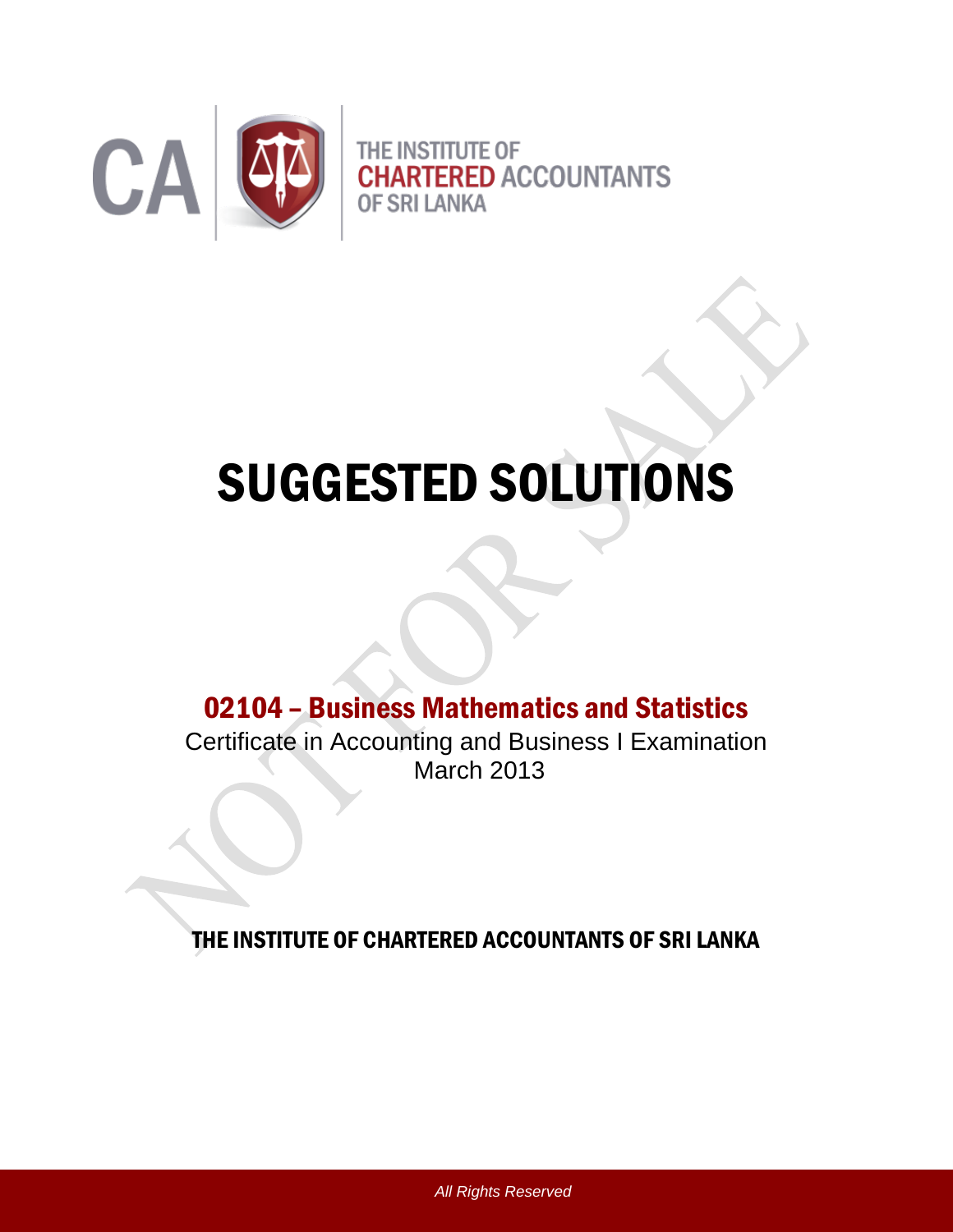#### **PAPER 'A'**

#### **ANSWERS FOR MULTIPLE CHOICE QUESTIONS**



(2)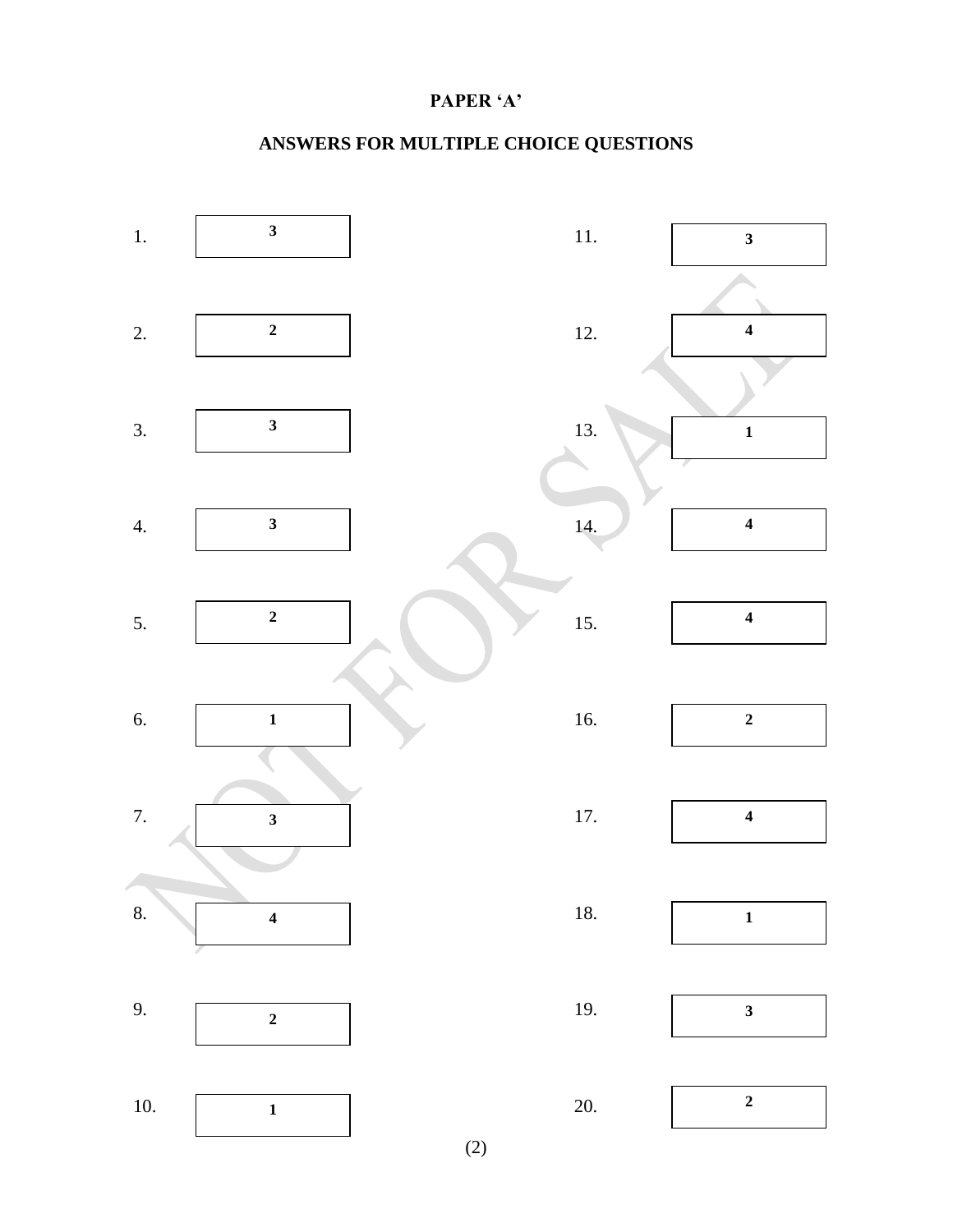|     |                                                                                                            | Y1           | Y2           | Y3           | Y4           | $\mathbf{Y}$ 5 |  |  |  |
|-----|------------------------------------------------------------------------------------------------------------|--------------|--------------|--------------|--------------|----------------|--|--|--|
| (a) | Electricity<br>$cost$ (Rs.)                                                                                | 4,000,000.00 | 4,100,000.00 | 4,202,500.00 | 4,307,562.50 | 4,415,251.56   |  |  |  |
| (b) | Savings                                                                                                    | 8%           | 8%           | 8%           | 8%           | 8%             |  |  |  |
|     |                                                                                                            | 320,000.00   | 328,000.00   | 336,200.00   | 344,605.00   | 353,220.13     |  |  |  |
| (c) | <b>DCF</b>                                                                                                 | 0.87         | 0.756        | 0.658        | 0.572        | 0.497          |  |  |  |
|     | $PV$ (Rs.)                                                                                                 | 278,400.00   | 247,968.00   | 221,219.60   | 197,114.06   | 175,550.40     |  |  |  |
|     |                                                                                                            |              |              |              |              | 1,120,252.06   |  |  |  |
|     | Rs. 120,252.06<br>NPV of the investment = $1,120,252.06 - 1,000,000$<br>$=$                                |              |              |              |              |                |  |  |  |
| (d) | NPV of the energy saving is positive, hence the project is viable. Recommend to replace the<br>$2nd$ dryer |              |              |              |              |                |  |  |  |

(Total 12 marks)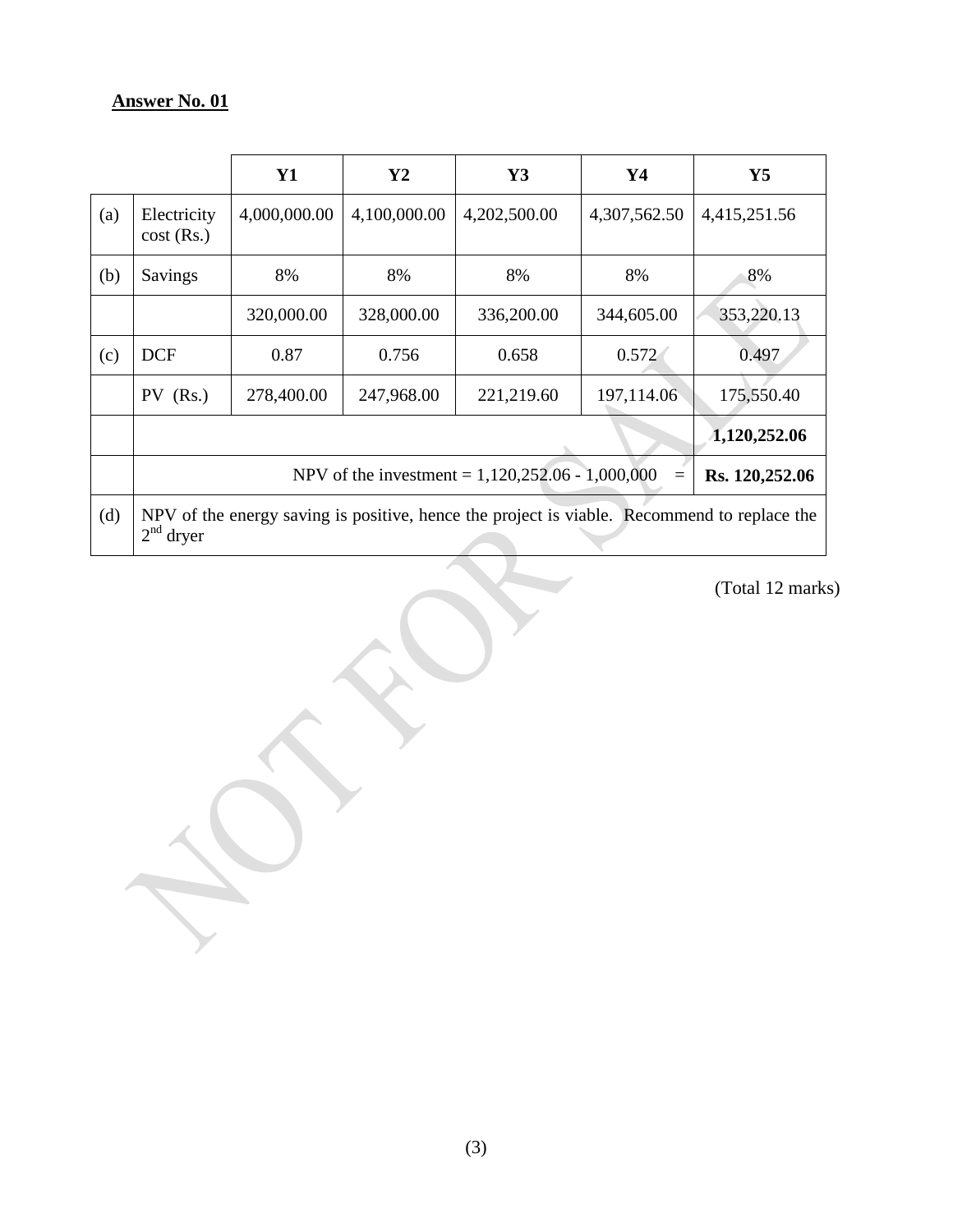| (a) | Average income per room per day $=$ |          | $(56,000 \times 0.25) + (48,000 \times 0.75)$ |                     |
|-----|-------------------------------------|----------|-----------------------------------------------|---------------------|
|     |                                     | $=$ $-$  | $14,000 + 36,000$                             |                     |
|     |                                     | $\equiv$ | Rs. 50,000                                    | $(2 \text{ marks})$ |
|     |                                     |          |                                               |                     |

(b) Assume that the number of rooms booked would be x

$$
\begin{array}{rcl}\n\text{Revenue} & \Rightarrow \text{ R} & = & 50,000 \text{ x} \\
\text{Total Cost} & \Rightarrow \text{ TC} & = & 20,000 \text{ x} + 7,500,000 \qquad (2 \text{ marks})\n\end{array}
$$

(c)

(Rs. 'Mn)

| X             |     | 100 | 200  | 300  | 400  | 500  |
|---------------|-----|-----|------|------|------|------|
| Revenue       |     | 5.0 | 10.0 | 15.0 | 20.0 | 25.0 |
| Variable cost |     | 2.0 | 4.0  | 6.0  | 8.0  | 10.0 |
| Fixed cost    | 7.5 | 7.5 | 7.5  |      | 7.5  | 7.5  |
| Total cost    | 7.5 | 9.5 | 11.5 | 13.5 | 15.5 | 17.5 |



Break even occupancy rate = 250 rooms per day (5 marks)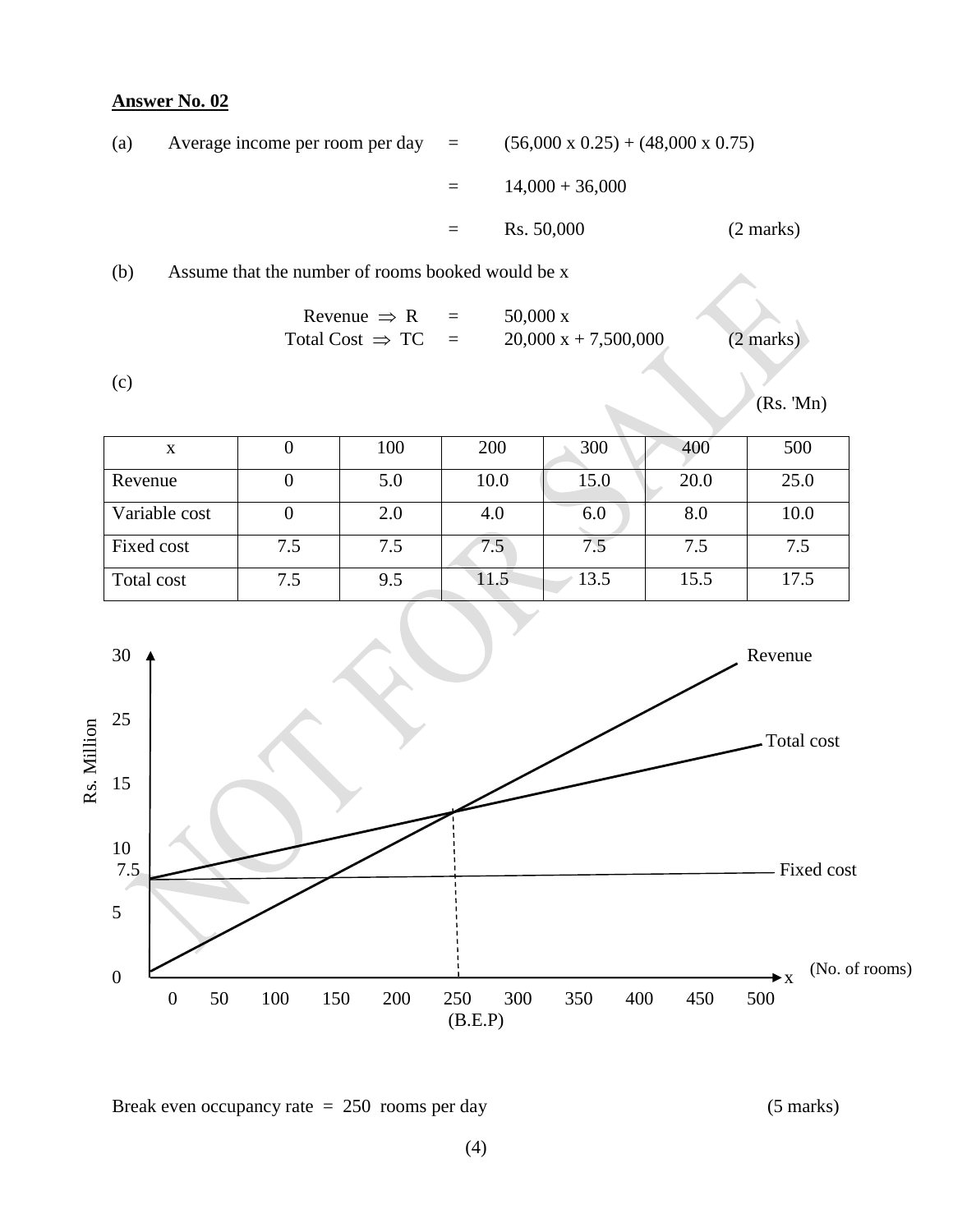| (d)                  | Duration of the power failure     | $\equiv$                         | 24 hours                                  |                  |
|----------------------|-----------------------------------|----------------------------------|-------------------------------------------|------------------|
| <b>Additional FC</b> |                                   | $\equiv$                         | 62,500 x 24                               |                  |
|                      | Total FC                          | $\equiv$<br>$\equiv$             | 1,500,000<br>9,000,000                    |                  |
|                      | Assume new B.E level is x         |                                  |                                           |                  |
|                      | 50,000x<br>30,000x<br>$\mathbf X$ | $\equiv$<br>$\equiv$<br>$\equiv$ | $20,000x + 9,000,000$<br>9,000,000<br>300 |                  |
|                      | B.E occupancy rate                | $\equiv$                         | 300 rooms                                 | (3 marks)        |
|                      |                                   |                                  |                                           |                  |
|                      |                                   |                                  |                                           | (Total 12 marks) |
|                      |                                   |                                  |                                           |                  |
|                      |                                   |                                  |                                           |                  |
|                      |                                   |                                  |                                           |                  |
|                      |                                   |                                  |                                           |                  |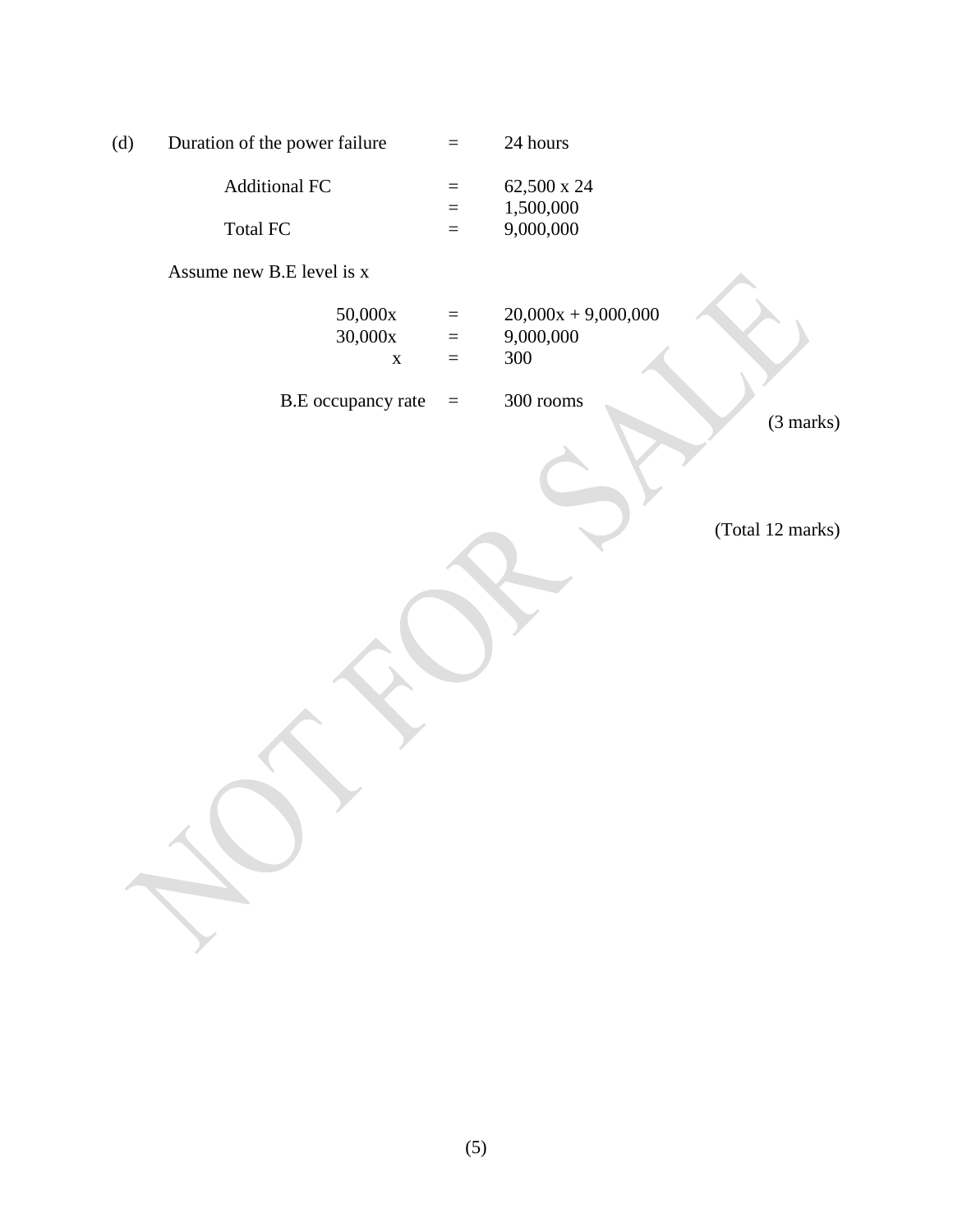(a) The number of road accidents shown in 2000 is 800, but in 2010 is 500. The figure is not halved.



(6)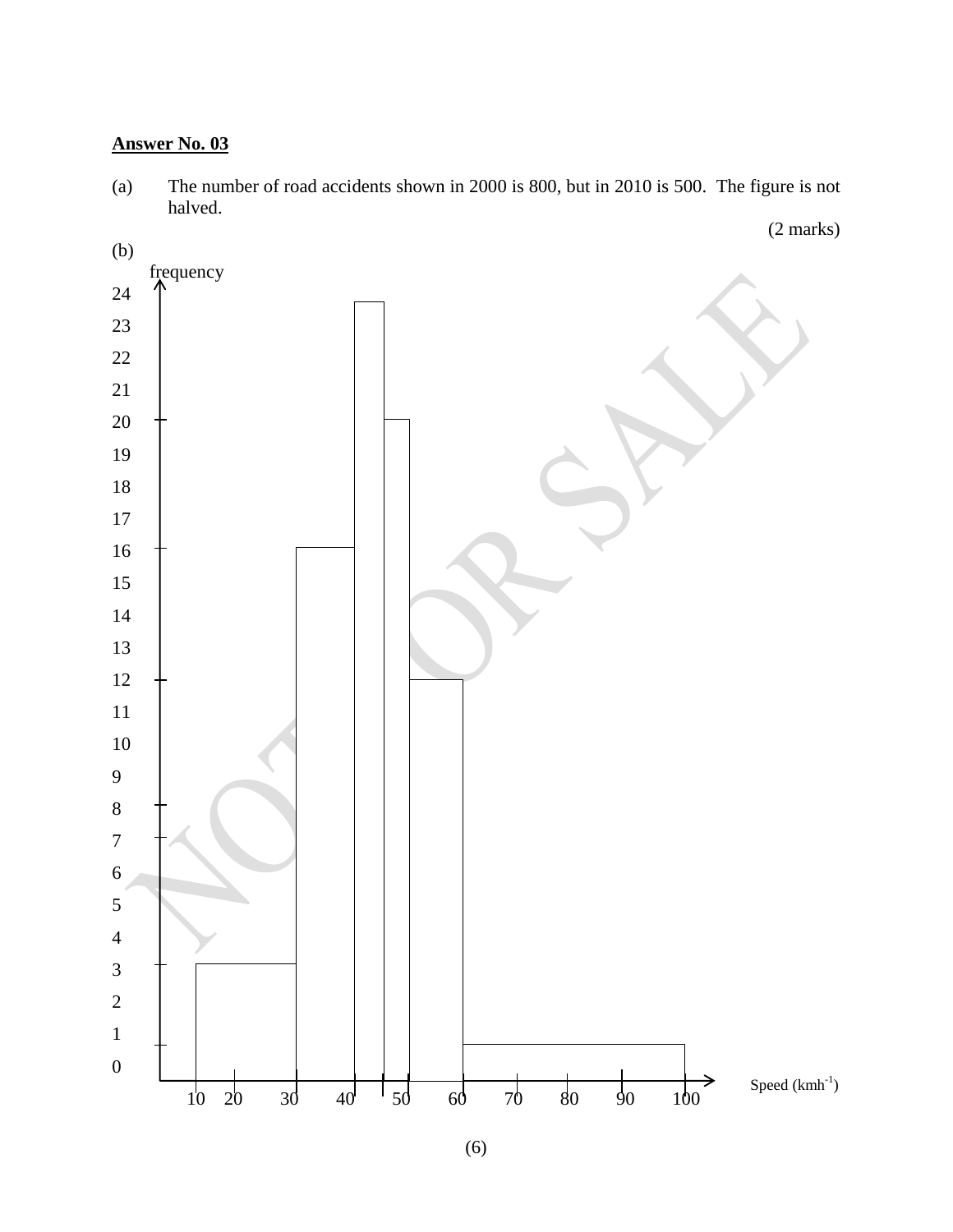|        | $10 < V \leq 30$ | 30 < V < 40 | 40 < V < 45 | 45 < V < 50 | 50 < V < 60 | 60 < V < 100 |
|--------|------------------|-------------|-------------|-------------|-------------|--------------|
|        |                  |             |             |             |             |              |
| Cum. f |                  | ∠∠          | 34          | 44          |             | 60           |
| Std. f |                  |             | 24          | ററ<br>∠∪    |             |              |

(3 marks)

 $\mathbf{r}$ 

| (ii)             |     | Model class                          | $40 - 45$                                                      | $(1$ marks)         |
|------------------|-----|--------------------------------------|----------------------------------------------------------------|---------------------|
| (iii)            |     | Upper quartile of the distribution   | 60 x 75 % = 45<br>50 kmh <sup>-1</sup> to 60 kmh <sup>-1</sup> |                     |
|                  |     |                                      |                                                                | $(2 \text{ marks})$ |
| (iv)             | (a) | P (less than $10 \text{ kmh}^{-1}$ ) |                                                                | $(2 \text{ marks})$ |
|                  | (b) | P (more than 50 $kmh^{-1}$ )         | $\frac{16}{60}$<br>$\frac{4}{15}$                              |                     |
|                  |     |                                      |                                                                | $(2 \text{ marks})$ |
|                  |     |                                      |                                                                | (Total 12 marks)    |
| <u>er No. 04</u> |     |                                      |                                                                |                     |

### **Answer No. 04**

|                          |              |                | <b>Alternate Answer</b> |                |        |                |                |                |                 |
|--------------------------|--------------|----------------|-------------------------|----------------|--------|----------------|----------------|----------------|-----------------|
|                          | $A = 45$     |                |                         |                |        |                |                |                |                 |
|                          | $\mathbf{x}$ | f              | fx                      | $\mathbf{x}^2$ | $fx^2$ | $d=x-A$        | fd             | $\mathbf{d}^2$ | fd <sup>2</sup> |
| 10 and less than 20 days | 15           | 3              | 45                      | 225            | 675    | $-30$          | $-90$          | 900            | 2700            |
| 20 and less than 30 days | 25           | 8              | 200                     | 625            | 5000   | $-20$          | $-160$         | 400            | 3200            |
| 30 and less than 40 days | 35           | 19             | 665                     | 1225           | 23275  | $-10$          | $-190$         | 100            | 1900            |
| 40 and less than 50 days | 45           | 24             | 1080                    | 2025           | 48600  | $\overline{0}$ | $\overline{0}$ | $\Omega$       | $\overline{0}$  |
| 50 and less than 60 days | 55           | 37             | 2035                    | 3025           | 111925 | 10             | 370            | 100            | 3700            |
| 60 and less than 70 days | 65           | 18             | 1170                    | 4225           | 76050  | 20             | 360            | 400            | 7200            |
| 70 and less than 80 days | 75           | 7              | 525                     | 5625           | 39375  | 30             | 210            | 900            | 6300            |
| 80 and less than 90 days | 85           | $\overline{4}$ | 340                     | 7225           | 28900  | 40             | 160            | 1500           | 6400            |
|                          | 400          | 120            | 6060                    | 24200          | 333800 | 40             | 660            | 440            | 31400           |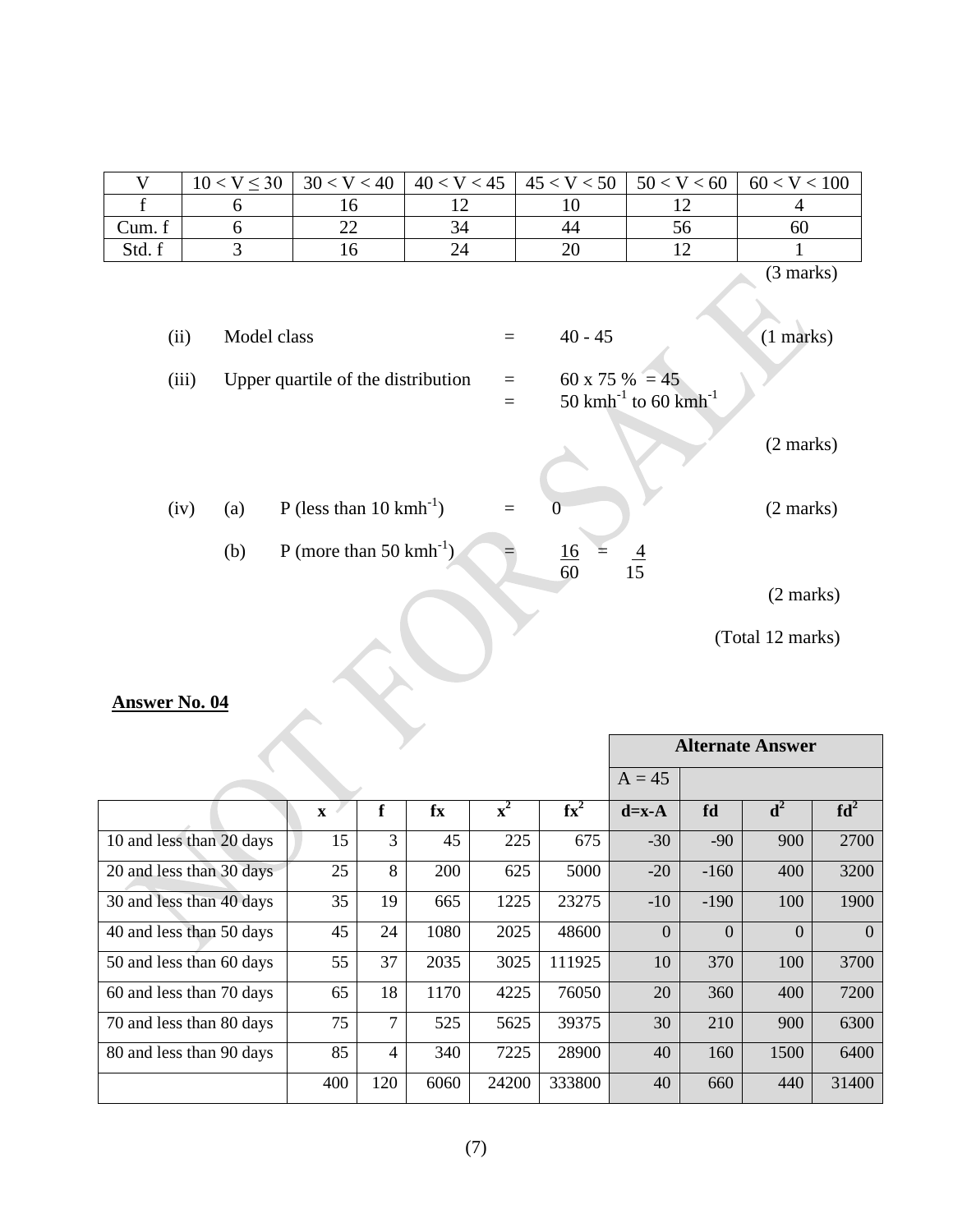(a) Method I  
\nMean = 
$$
\frac{\Sigma fx}{\Sigma f}
$$
  
\n=  $\frac{6060}{120}$   
\n= 50.5  
\n(b) S.D =  $\sqrt{\frac{\Sigma fx^2 - (x)^{-2}}{\Sigma f}}$   
\n=  $\sqrt{\frac{333,800 - 50.5^2}{120}}$   
\n= 15.21  
\n(c) Coefficient of variations  
\n=  $\frac{SD}{50.5}$   
\n=  $\frac{15.21 \times 100}{Mean}$   
\n=  $\frac{15.21 \times 100}{30.12\%}$   
\n= 30.12% (3 marks)  
\n(Total 12 marks)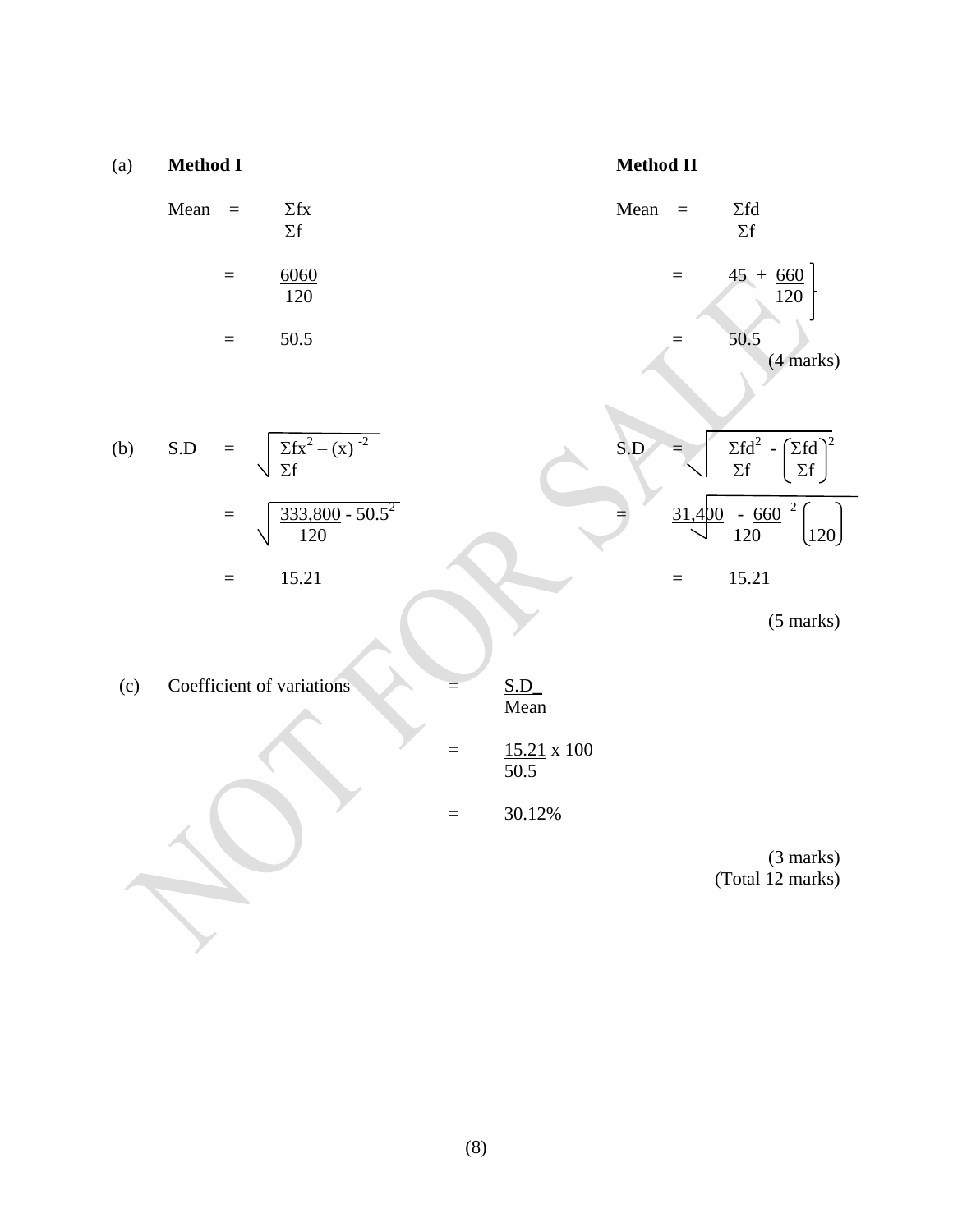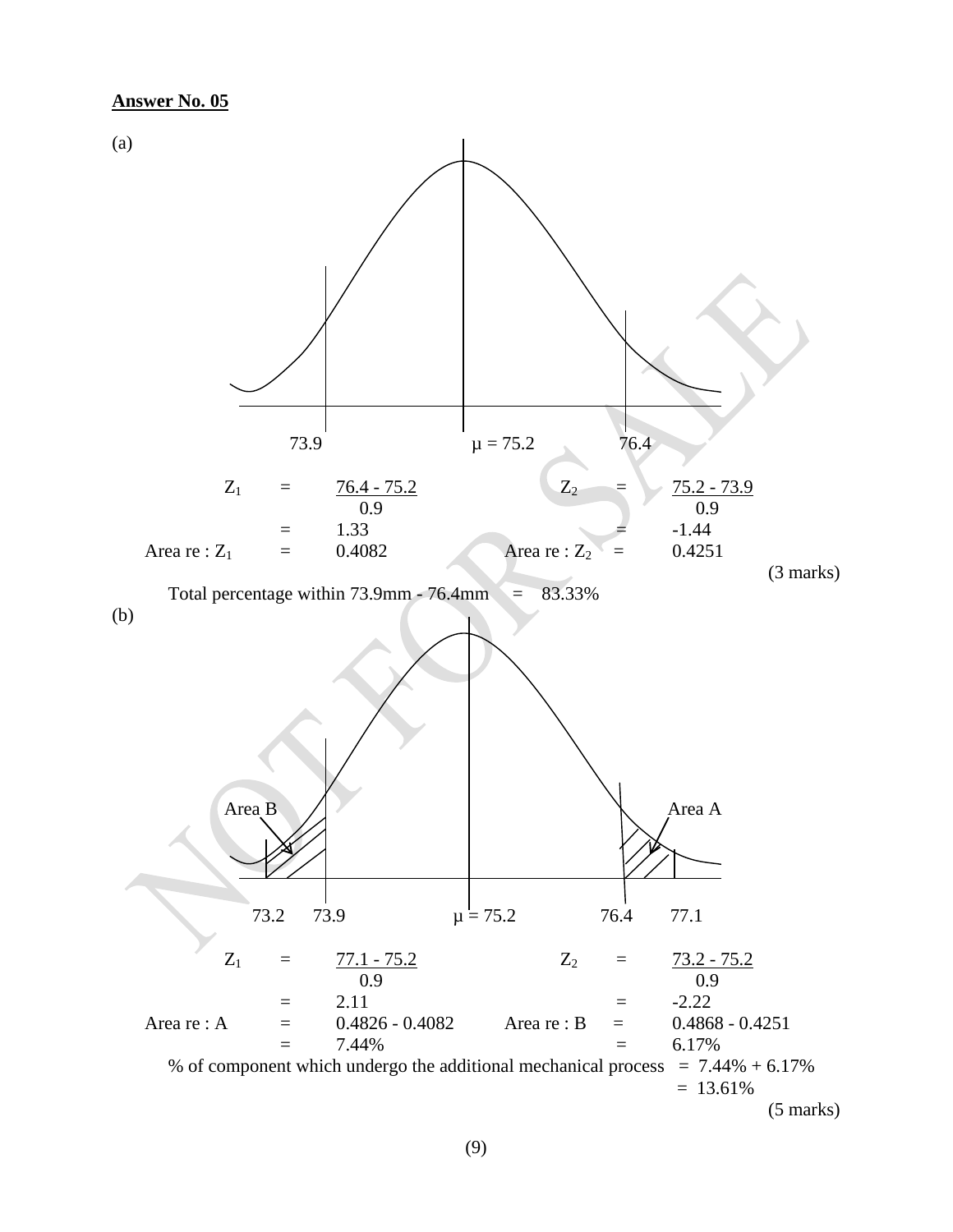

| (c) | (i)  | % components are "Too Small"          |          | $0.5 - 0.4868$ |
|-----|------|---------------------------------------|----------|----------------|
|     |      |                                       |          | 1.32%          |
|     |      | of components                         |          | 132            |
|     | (ii) | % components expected to be undergone |          |                |
|     |      | the mechanical process                |          | 13.61%         |
|     |      |                                       |          | 13.61 x 10,000 |
|     |      | No. of components                     | $\equiv$ | 1361           |
|     |      | <b>Additional cost</b>                |          | 1361 x 48      |
|     |      |                                       |          | Rs. 65,328     |
|     |      |                                       |          |                |

(4 marks) (Total 12 marks)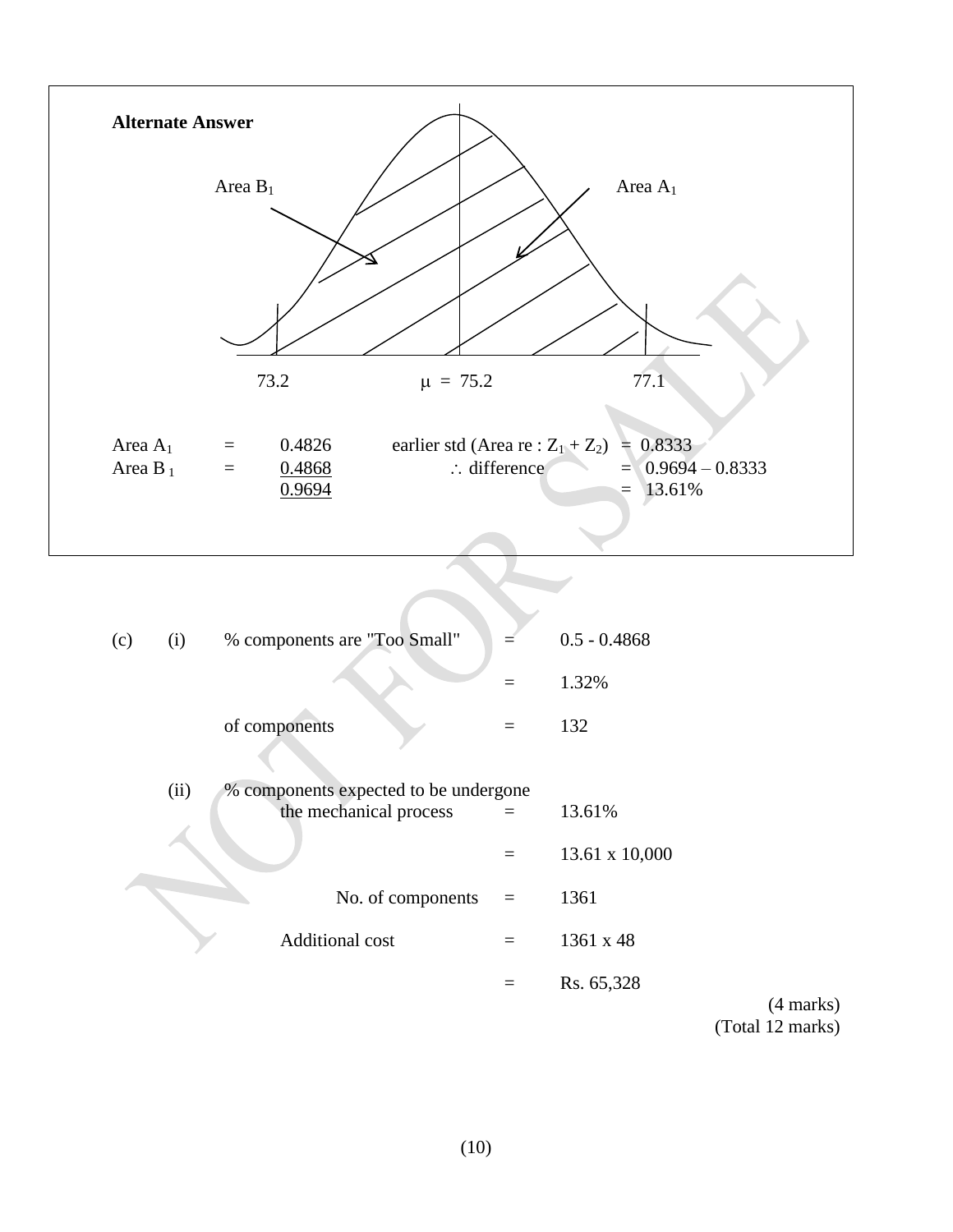

(Total 12 marks)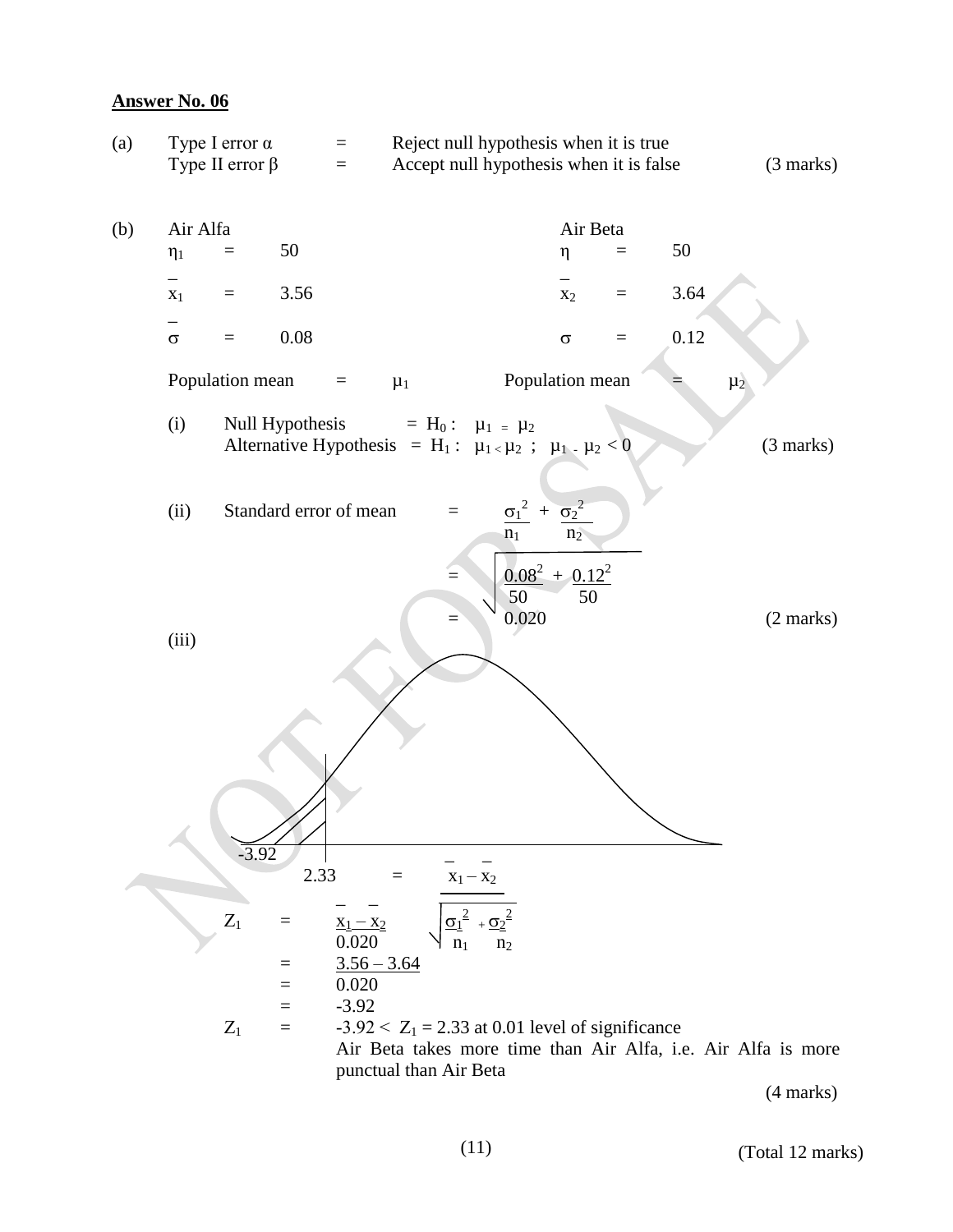(a)

| <b>Wind Speed</b> | Power generation of the<br>wind turbine (kw) |
|-------------------|----------------------------------------------|
|                   |                                              |
|                   | 132                                          |
| 8                 | 276                                          |
| 12                | 332                                          |
| 16                | 488                                          |
| 20                | 821                                          |
| 24                | 1000                                         |
| 28                | 1000                                         |
| 32                | 1000                                         |
| 36                | 1000                                         |



(b) Upto  $24 \text{ m/s}$  - strong positive correlation

| $\mathbf x$ |      |      | V4      | XY    |
|-------------|------|------|---------|-------|
|             |      |      |         |       |
| 4           | 132  | 16   | 17424   | 528   |
|             | 275  | 64   | 75625   | 2200  |
| 12          | 332  | 144  | 110224  | 3984  |
| 16          | 488  | 256  | 238144  | 7808  |
| 20          | 821  | 400  | 674041  | 16420 |
| 24          | 1000 | 576  | 1000000 | 24000 |
| 84          | 3048 | 1456 | 2115458 | 54940 |

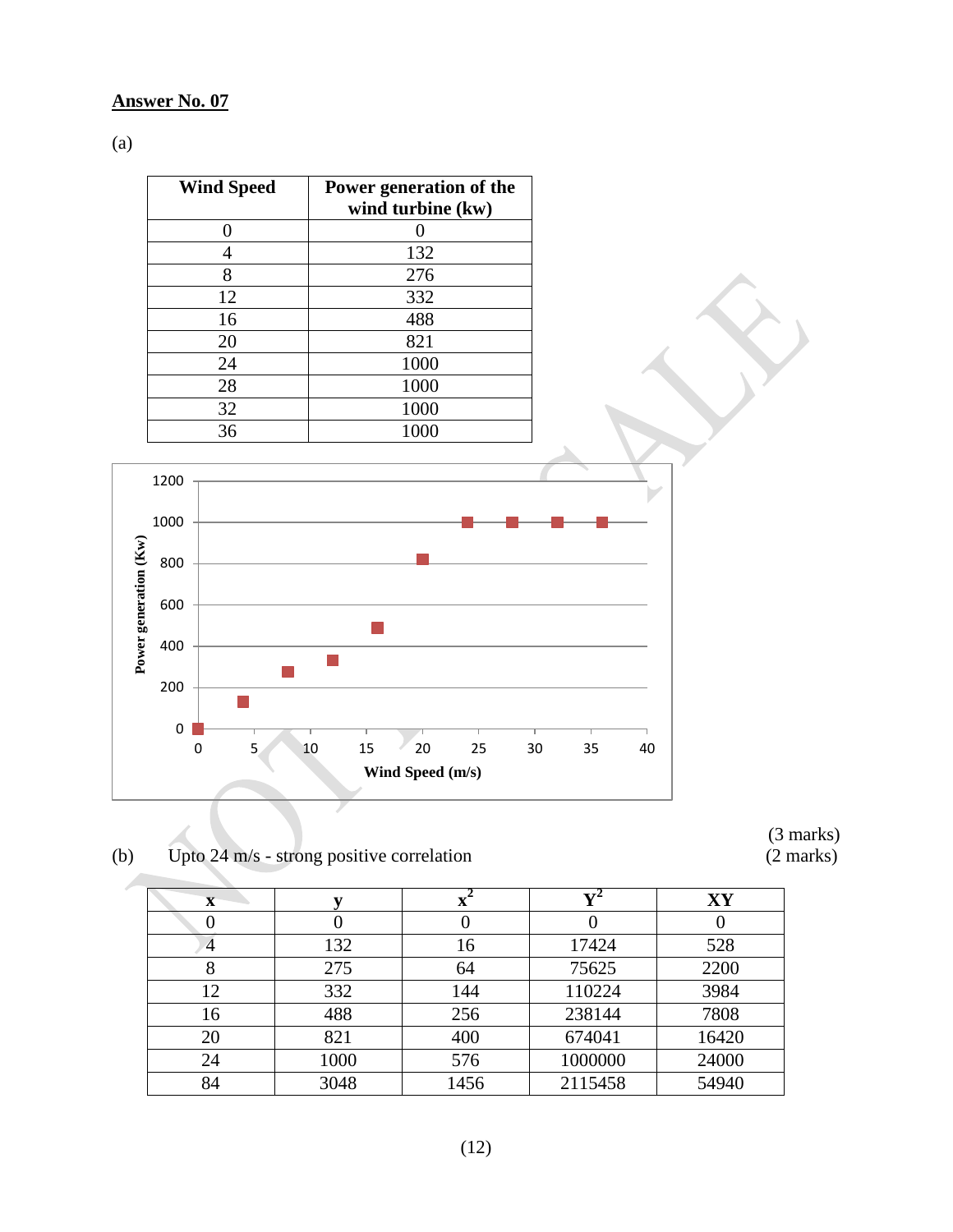Correlation (r) = n\Sigma XY - ( \Sigma X) ( \Sigma Y) / Sqrt [(n\Sigma X<sup>2</sup> - ( \Sigma X)<sup>2</sup> ] [(n\Sigma y2 - ( \Sigma Y)<sup>2</sup>)]  
\n= 
$$
\frac{7 (54,940) - (84) (3048)}{\sqrt{7 (1456) - (84)^2} \left[ (7(2,115,458) - (3,048)^2 \right]}
$$
  
\n=  $\frac{128,548}{3,136 \times 5,517,902}$   
\n= 0.977  
\n $\approx 0.98$   
\n==

Two variables have a strong positive correlation

(c) Coefficient of determination  $\begin{bmatrix} r^2 \end{bmatrix} = 0.954$ 

i.e. 95.4% of the variation in power generation of the wind turbine can be accounted for by linear relationship with wind speed.

(7 marks) (Total 12 marks)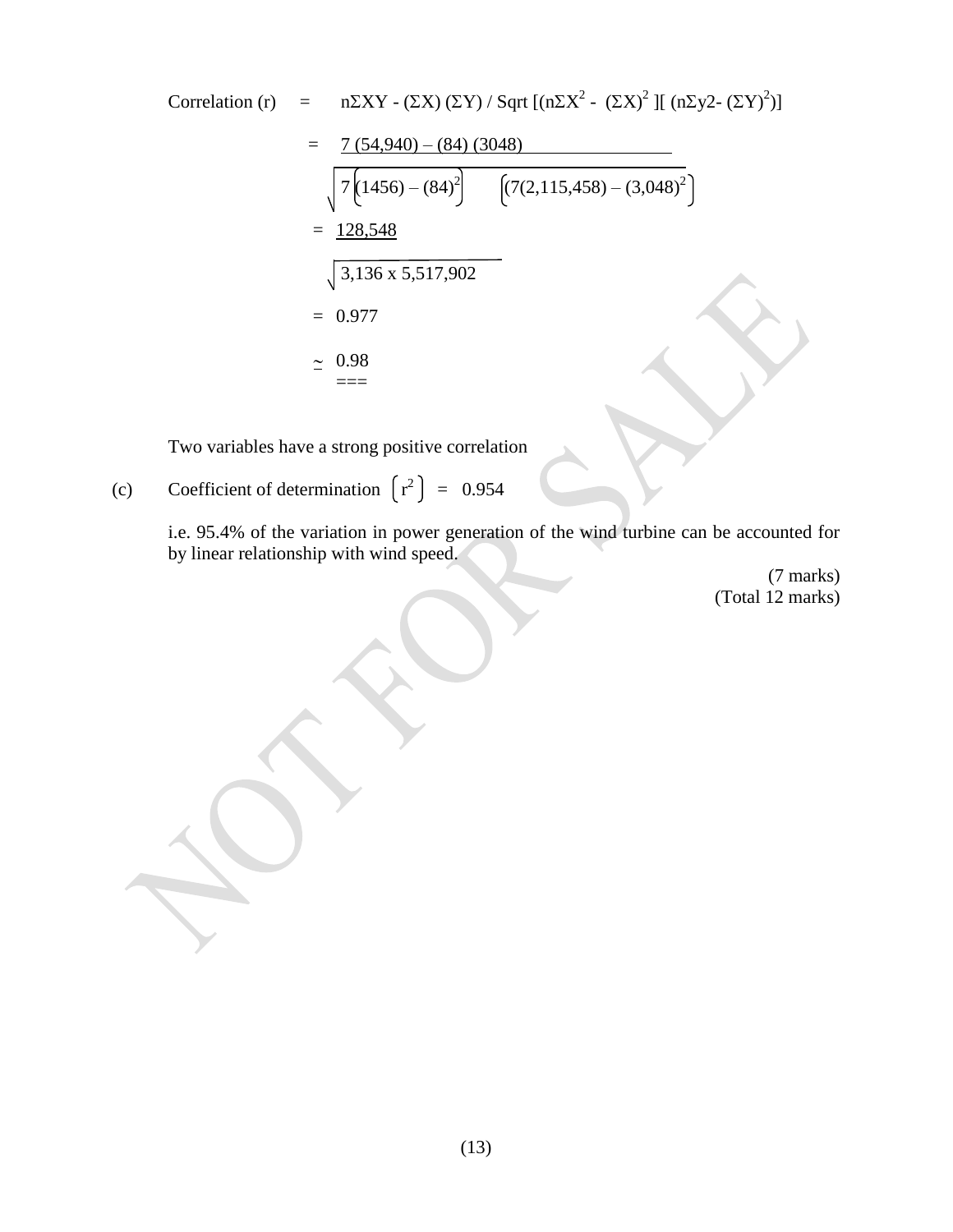(b)

| (a) | 2010         | $2011 = 101.8\%$ |     |                     |                                        |     | 1.018                |  |
|-----|--------------|------------------|-----|---------------------|----------------------------------------|-----|----------------------|--|
|     | and          | $2012 =$<br>2010 |     | 103.3%              |                                        |     | 1.033                |  |
|     | $\therefore$ | 2012<br>2010     | $=$ | 2012 x 2011<br>2011 | 2010                                   | $=$ | $1.033 \times 1.018$ |  |
|     |              |                  |     |                     |                                        |     | 1.051594             |  |
|     |              |                  |     |                     |                                        |     | 105.2%               |  |
|     | $\therefore$ |                  |     |                     | Price index for 2012 based on $2010 =$ |     | 105.2                |  |
|     |              |                  |     |                     |                                        |     |                      |  |

(4 marks)

| Category              | 2012 Price Index $(\% )$ | Weight $(W)$     | Price Index $x(W)$ |
|-----------------------|--------------------------|------------------|--------------------|
|                       |                          |                  |                    |
| Food                  | 106.7                    | 163              | 17392.1            |
| Catering              | 113.4                    | 50               | 5670               |
| Alcoholic Drink       | 109.4                    | 78               | 8533.2             |
| Tobacco               | 106.6                    | 36               | 3837.6             |
| Housing               | 118.3                    | 160              | 18928              |
| Fuel and light        | 101.6                    | 55               | 5588               |
| Clothing and footwear | 105.2                    | 72               | 7574.4             |
|                       |                          | $\Sigma W = 614$ | 67523.3            |

| Weighted Price Index           |                 | 67523.3<br>109.97<br>$=$<br>614                                               |                      |
|--------------------------------|-----------------|-------------------------------------------------------------------------------|----------------------|
|                                |                 | $\sim 110$                                                                    | $(5 \text{ marks})$  |
| Weekly expenditure 2012<br>(c) | $\equiv$<br>$=$ | $\approx$ 110% if expenditure 2010<br>$1.10 \times$ Euro 1250<br>Euro 1375.00 |                      |
|                                |                 |                                                                               | $(2 \text{ months})$ |

(3 marks)

(Total 12 marks)